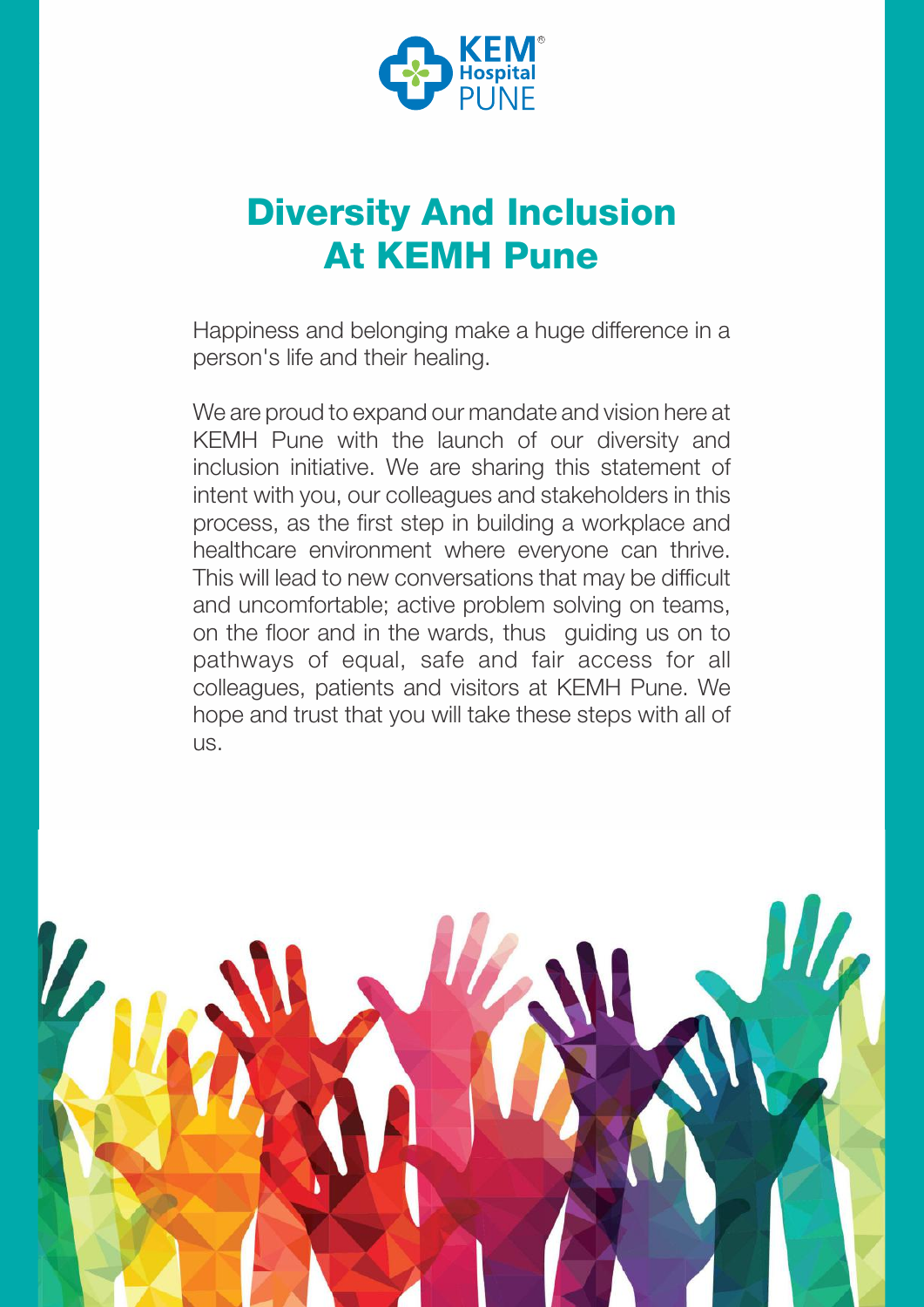# KEMH PUNE Diversity And Inclusion Statement Of Intent

KEMH aims to become an equal, supportive and inclusive environment for all and hereby commits to doing so by 2021. We recognise that every person has different abilities to contribute to organisational goals and performance and that affirmative action will be required to give everyone an opportunity to contribute on equal terms. We promote equality and diversity and believe everyone is entitled to being treated with respect and

dignity. We identify characteristics to be consciously protected as –

- · Age
- · Disability
- · Caste and community
- · Religion or belief
- · Part-time or full-time status
- · Sexual orientation and/or identity
- · Gender identity and/or assignment
- · Gender reassignment status
- · Marriage and civil partnership
- Pregnancy, maternity, paternity
- Surrogacy, other fertility issues, adoption
- We identify characteristics to be consciously protected as<br>
Age<br>
Disability<br>
Caste and community<br>
Religion or belief<br>
Part-time or full-time status<br>
Sexual orientation and/or identity<br>
Gender reassignment<br>
 Child care; especially for children with special needs
	- · Elder care

No form of harassment, bullying or intimidation will be tolerated. Forms of discrimination include:

- 1. Direct discrimination, where a person is less favourably treated because of any protected characteristic
- 2. Indirect discrimination, where a requirement or condition which cannot be justified is applied equally to all groups but has a disproportionately adverse effect on one particular group
- 3. Discrimination by association, where a person is less favourably treated because they associate or have some connection with another person who possesses a protected characteristic
- 4. Perception discrimination, where a person is less favourably treated because others think they possess a protected characteristic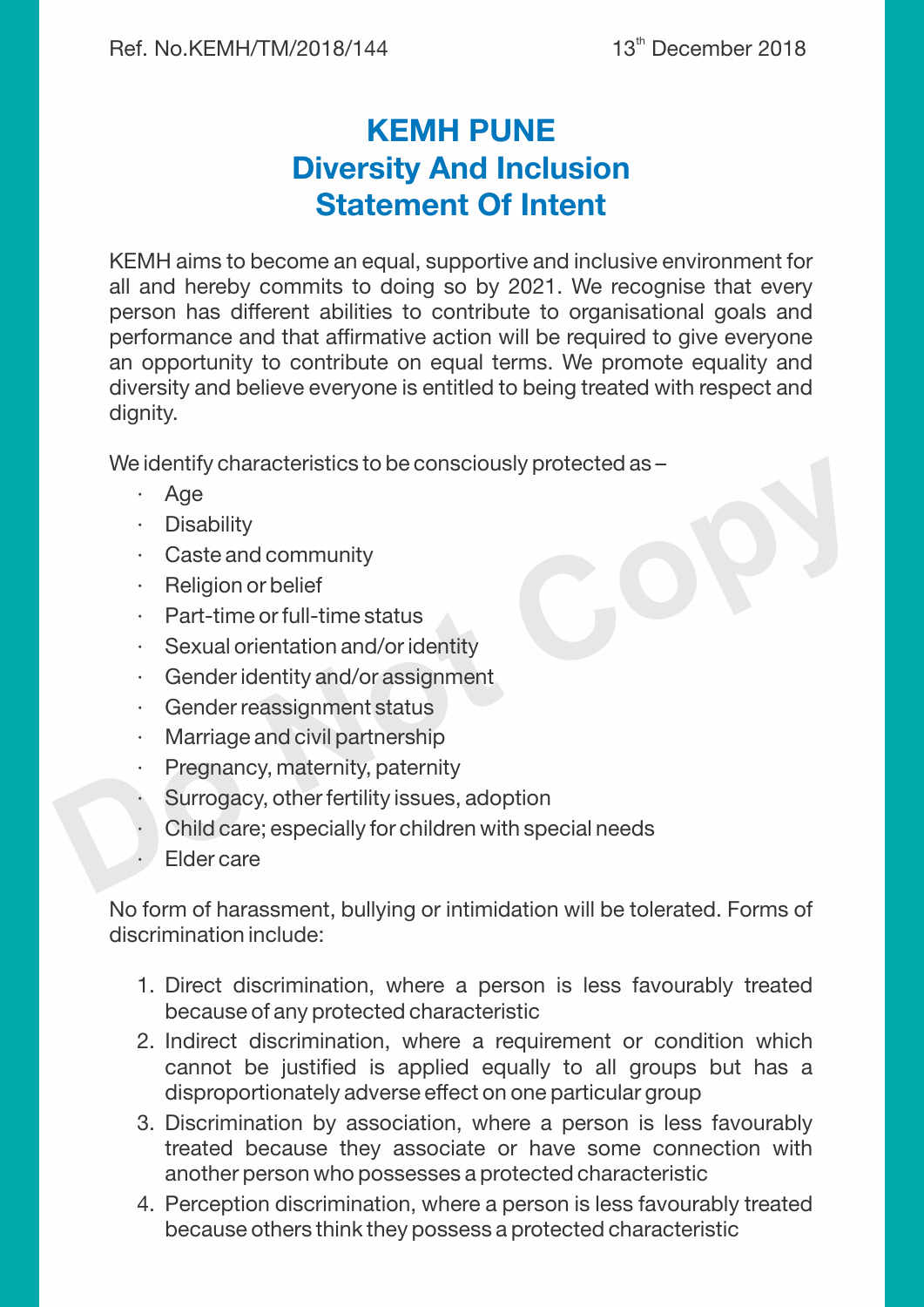counter-productive to providing an inclusive environment seriously and it will result in disciplinary action. We have robust grievance and disciplinary policies in place which may be applied in such cases.

We treat cases of discrimination, victimisation or behaviour which is<br>counter-productive to providing an inclusive environment seriously and it<br>will result in disciplinary action. We have robust grievance and disciplinary<br> As our awareness of vulnerable populations and barriers to accessing healthcare for them grows, we are determined to initiate an inclusion strategy to encompass members of all castes, the LGBTI (Lesbian, Gay, Bisexual, Transgender, Intersex) community, gender and sexual minorities who do not identify with the LGBTI community, and Persons with Disabilities (PwDs) who work with us as employees, as well as seek healthcare as patients at KEMH Pune to provide them with a friendly, sensitised, accessible and safe environment.

With this initiative we seek to expand our understanding and take steps to conquer it together as a community. Towards this, we identify the need for action in the following areas:

- 1) Documentation: including the third gender as a category
- 2) Documentation: collecting data on the pertinent needs of employees, as detailed above, by our Mental Health and Psychosocial Services and Human Relations Departments
- 3) Understand the needs of diversity segments in employment
- 4) Understand the needs of diversity segments for our patients and visitors to KEMH
- 5) Formulate an evidence based diversity and inclusion policy and strategy
- 6) Develop a recruitment strategy to recruit from a diverse talent pool, with fair selection procedures based on merit and competence
- 7) Open a dialogue and conduct sensitisation trainings with our employees
- 8) Protect the right of any member of the LGBTI community and sexual minority to maintain privacy or disclose their identity/ orientation in the workplace
- 9) Prevent any bullying, discrimination or harassment that would create an unsafe and unsupportive environment for anyone
- 10) Take cognizance of, and address any complaints of bullying, discrimination or harassment on these grounds by our established employee grievance mechanisms of redressal and/ or the Management, as required
- 11) Make reasonable adjustments to maintain the services of an employee who is or becomes disabled, for example, in training, provision of special equipment and reduced working hours
- 12) As an organisational stakeholder, we will work on finding ways with other stakeholders, where ever possible, through which transgender and intersex persons can be effectively covered under medical insurance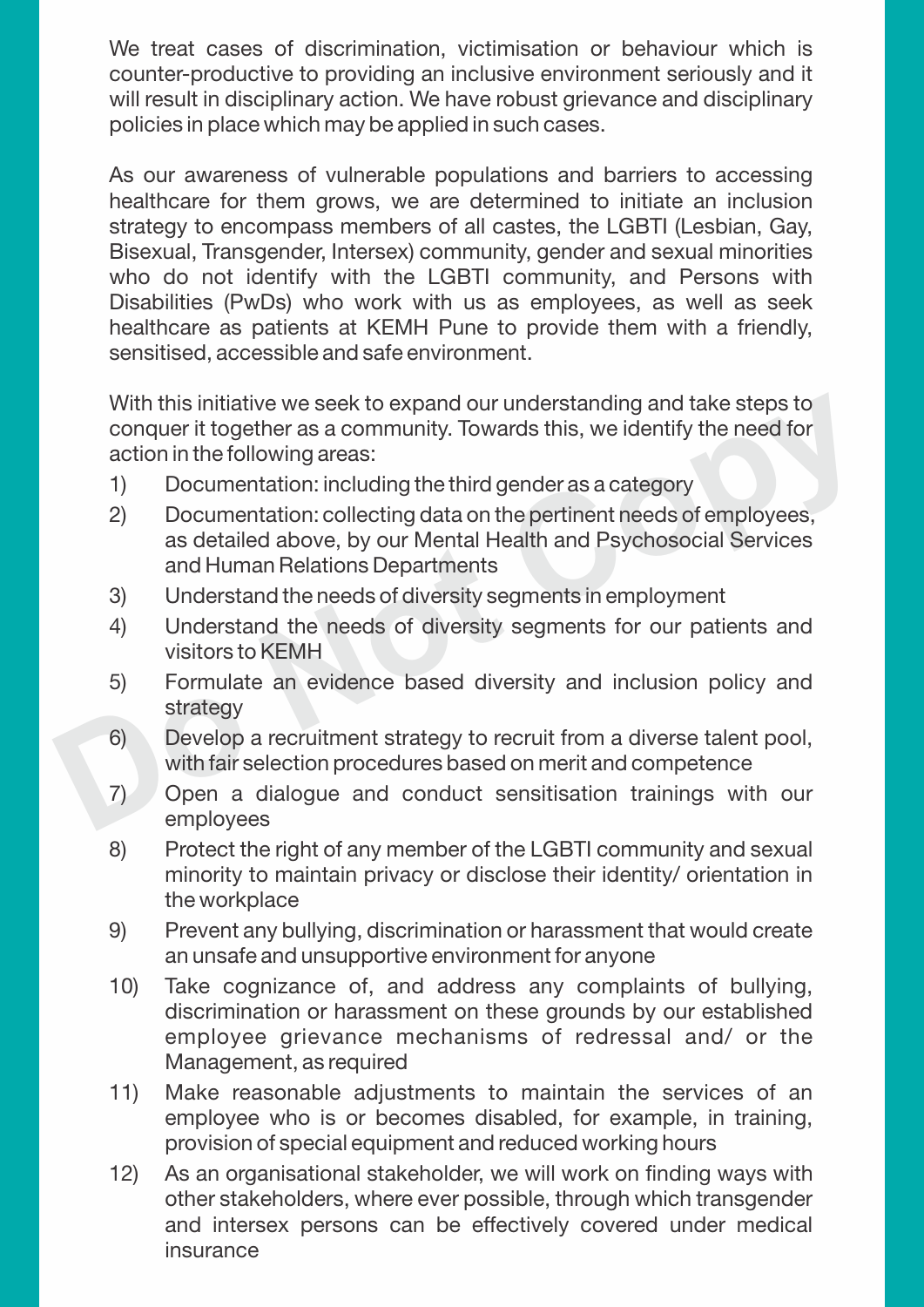



# Know Your KEM Colleague

Dr. Rahul Pai

Dr. Rahul Pai Associate Consultant Department of Medicine

Dr. Rahul Pai was born in Pune. He did his schooling and college in the Vidya Bhavan High School and Loyola Junior College respectively. He did his MBBS from Bharati Vidyapeeth Medical College and pursued his post graduate studies in KEM Hospital Pune securing his DNB & FCPS from KEM Pune. He went on to pursue a Diploma in Critical Care from Ruby Hall clinic. He worked as a Consultant in Critical care for two years in Ruby Hall Clinic before returning to his alma mater (KEM Hospital). He joined KEM as a panel consultant in 2011 and later as an Associate Consultant in the Dept. of Medicine in 2015.

Dr. Pai is very attached and passionate about KEM Hospital, just like his father, the Late Dr. Vasant Pai and feels very proud to be a part of the hospital. In his free time, he loves to read, loves traveling and is always on the lookout for an opportunity to go for long drives with his family as he loves to drive. His other hobbies include photography and watching movies.

Besides KEM he has his consulting rooms in Shivajinagar along with his wife, who is an Ophthalmologist. He is also the Consultant in Medicine in ONP group of hospitals.

Dr. Rahul Pai has an interest in clinical research and has been involved in phase 4 clinical trials with reputed companies like Novartis, Amgen and Kowa.

He is a life member of Associations of Physicians, Indian Society of Critical Care and Cardiology Society of India.

# Please Welcome

The following consultants have joined us this month

Dr. Amit Mulay DNB (General Surgeon), DNB (Plastic Surgeon), FCPS

Panel Consultant Cardiologist Plastic Surgeon

> Dr. Ami Date DNB (Obstetrics & Gynaecology), FMIS

Panel Consultant Obstetrics & Gynaecologist

## Dr. Vivek Gaikwad

Panel Consultant **Cardiologist** 

Dr. Chandrakant Chavan

Panel Consultant **Cardiologist**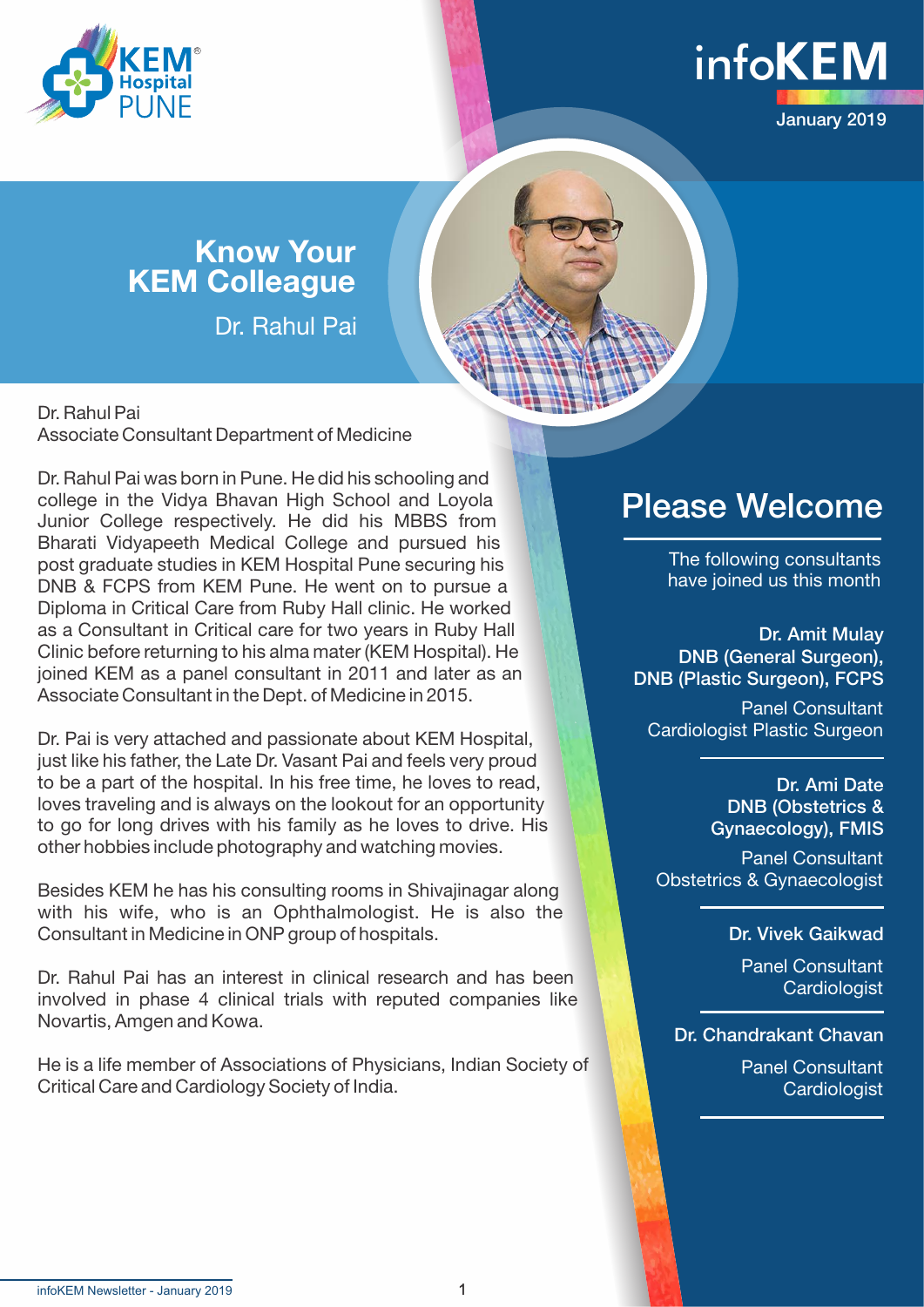# **info** Stress Management Clinic In Diabetes<br>Diabetes Unit, KEM Hospital, Pune **Info**

Stress and diabetes is known to have a bidirectional relationship. People with diabetes have a 30% increased prevalence of stress disorders such as depression. Presence of stress disorders interferes with glycemic control and can also influence cardiovascular outcomes. Macro and micro vascular complications such as retinopathy, nephropathy, neuropathy cause disability hence influencing quality of life and can lead to adjustment reactions. Substance use disorders such as alcohol and nicotine dependence is reported to have a prevalence of 10% and significantly influence morbidity and mortality in diabetics. Chronic diabetes can also enhance risk for vascular cognitive impairment leading to memory problems. These are significant unmet needs in the care of diabetic patients.



### Consultant:

#### Dr. Rishikesh V Behere

(Associate Consultant Psychiatry and Wellcome DBT India Alliance Intermediate Fellow in Diabetes Unit, KEM Hospital Research Center, Pune)

Consultants may please refer patients with Diabetes with

- 1) Stress related issues
- 2) Substance use (alcohol, nicotine etc.)
- 3) Memory problems
- 4) Sleep disorders

The clinic is run by a team which consists of a psychiatrist and a clinical psychologist. Management of diabetes includes comprehensive evaluation for psychological issues with medical treatment and counselling for stress management.

### STRESS MANAGEMENT CLINIC IN DIABETES

Location Diabetes Unit OPD, 6<sup>th</sup> Floor KEM Hospital Timing Wednesdays – 2:00 PM to 4:00 PM

January 2019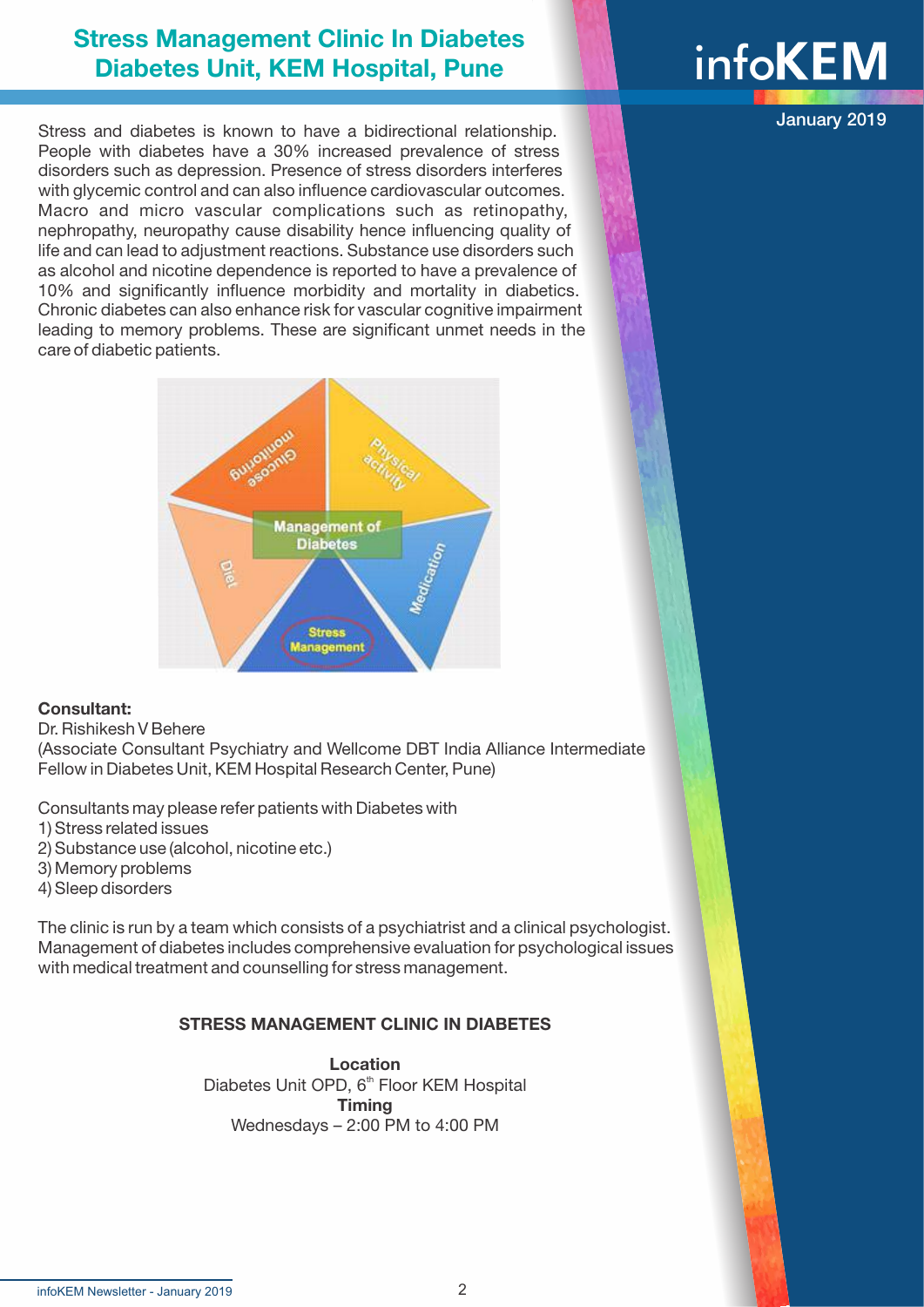## Diabetes - It's Not All About The Sugar!

**infoKEM** 

January 2019

On 7<sup>th</sup> December, 2018, KEMH Mental Health and Psychosocial Services conducted an awareness session, 'Diabetes - It's Not All About the Sugar!' for all KEMH staff members. Dr. Rishikesh Behere, our consultant psychiatrist, anchored the conversation and discussed the intersection of diabetes and mental health. The audience was very responsive and curious about this common affliction and its management to help improve the quality of life of their loved ones as well as themselves.

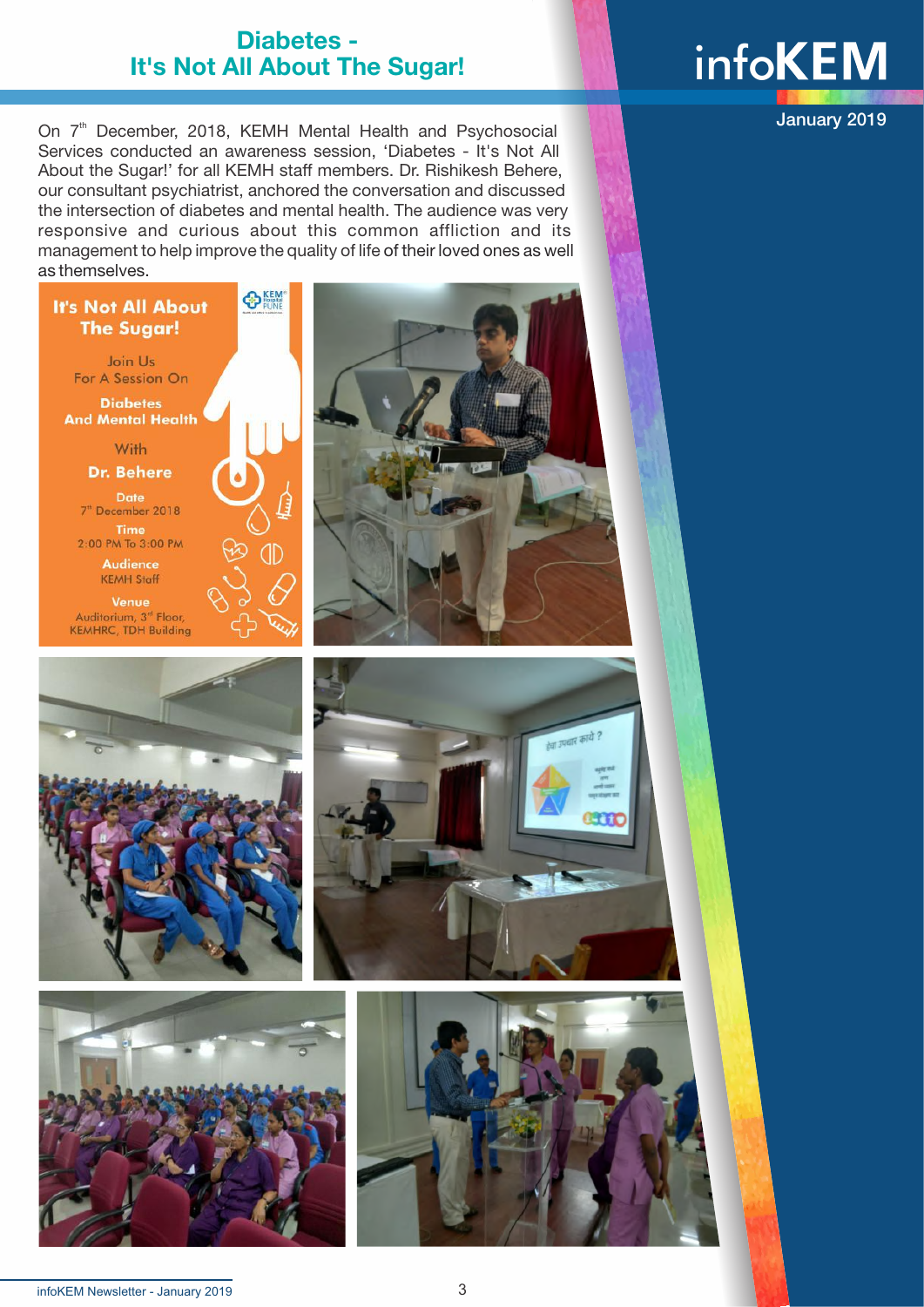# Health Screening Programme For Children At Pabal - 03<sup>rd</sup> January 2019

The health screening programme for school children was held on 3<sup>rd</sup> January 2019 at Shree Bhairavnath Vidyamandir, Pabal.

Number of children screened: 252

Found hypertensive: 40

This screening camp was possible because of the assistance extended by Dr. Sanjay Juvekar of KEMHRC and field workers Ms. Shalan Mhetre, Mr. Prashant Gaikwad, Mr. Yogesh Pawar and Mr. Nilesh Kadam.















January 2019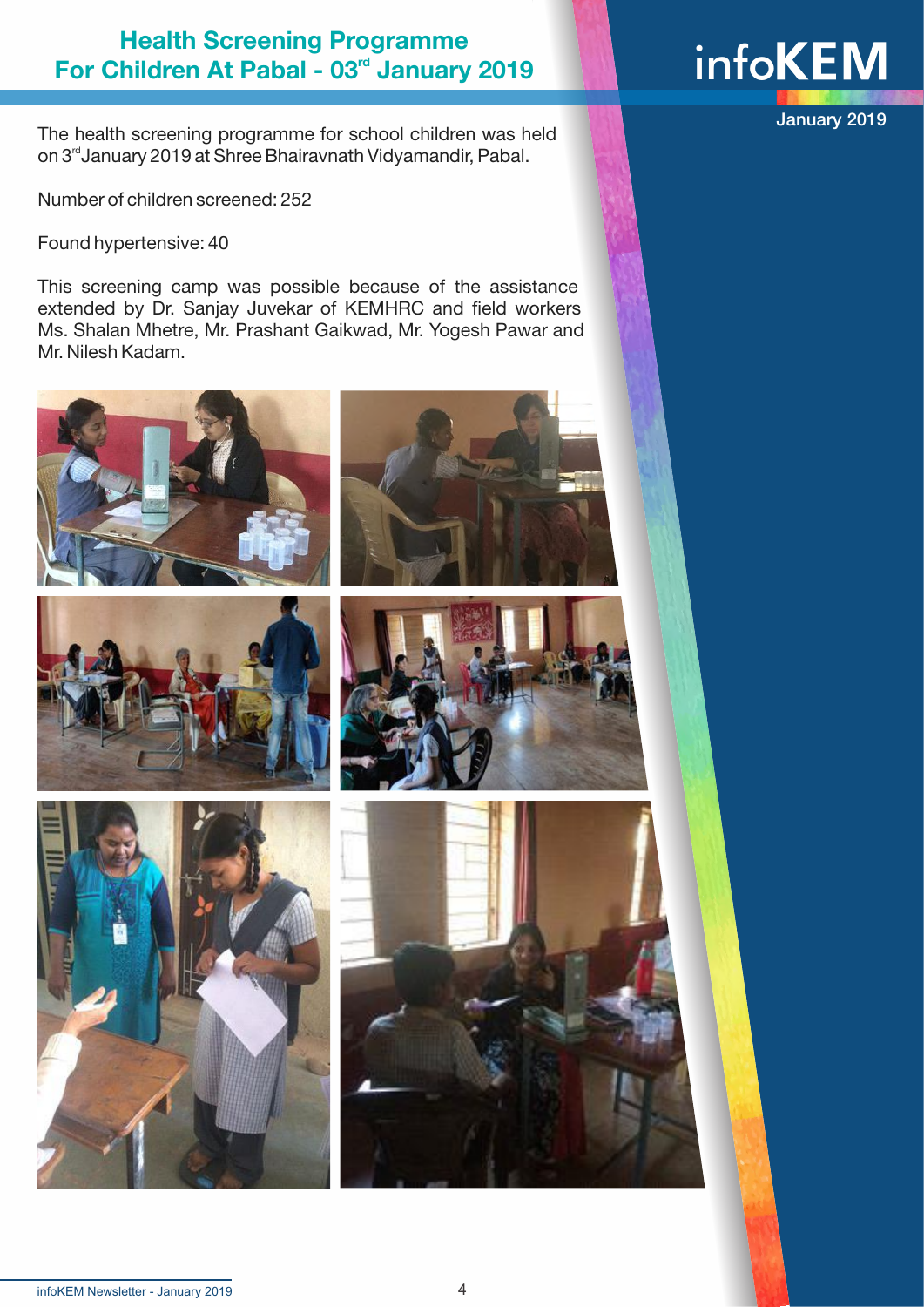# Free Screening Camp For Orthopedic Disabilities

Department of Orthopedics, KEM hospital along with Clubfoot Medical Foundation organised a free screening camp for evaluation and treatment of children with orthopedic disabilities. Dr. Sameer Desai and his team examined 65 children with orthopedic disabilities. The children had come from Jalgaon, Parbhani, Konkan Kolhapur, Pune and other areas of Maharashtra.

The common conditions were clubfoot, cerebral palsy and leg and foot deformities. 10 children have been operated free of cost and surgery of another 10 is planned over the month. Some of these children were from special disabled schools in Jalgaon, whose parents did not have any resources to treat them.













January 2019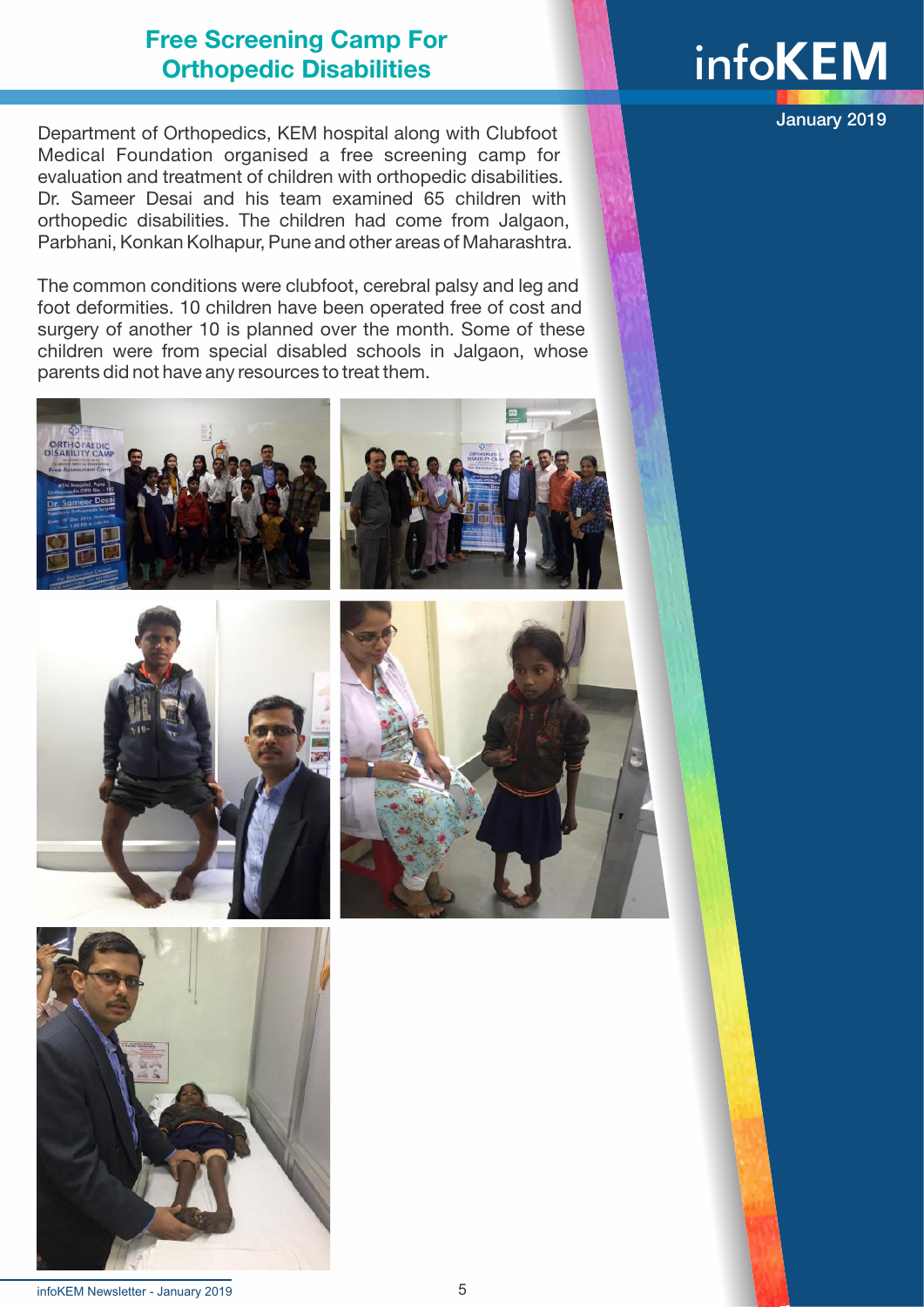# Congratulations Dr. Mohite!

# **infoKEM**

January 2019



#### The Royal College of Emergency Medicine

Patron: HRH The Princess Royal

Octavia House **54 Ayres Street** London SE1 1EU

Tel +44 (0)207 404 1999 Fax +44 (0)207 067 1267 www.rcem.ac.uk

Dr. Suchitra Sureshchandra Mohite F 904, Gini Viviana, S No 38, Behind MIT Madhuban Soc Road, Balewadi PUNE Maharashtra India 411045

17 January 2019

Dear Dr. Mohite.

#### FRCEM Primary Examination - Candidate Number: 494 Re:

I am delighted to inform you that you have been successful in passing the FRCEM Primary examination at the 5 December 2018 sitting - congratulations!

The pass mark was 93.65 and the mark you achieved was 101

All scores have been verified and no further breakdown is available.

Further information regarding FRCEM Intermediate SAQ and FRCEM Intermediate SJP is available from our website at: http://www.rcem.ac.uk/RCEM/Exams Training/Exams/Regulations Info Packs/RCEM /Exams\_Training/Exams/Regulations\_Info\_Packs.aspx?hkey=bf869f0e-de0b-4464b82b-77bdece214aa

Applications for the September 2019 sitting will open on 1 April 2019 at 10am (GMT) and the closing date is 3 June 2019 at 5pm (GMT).

Best wishes.

Yours sincerely.

Susannah Grant **Head of Examinations** 

**Excellence in Emergency Care** 

Incorporated by Royal Charter, 2008 . Registered Charity number 1122689



#### Dr. Suchitra Mohite

 Associate Consultant in Anaesthetist and Consultant in Emergency Medicine